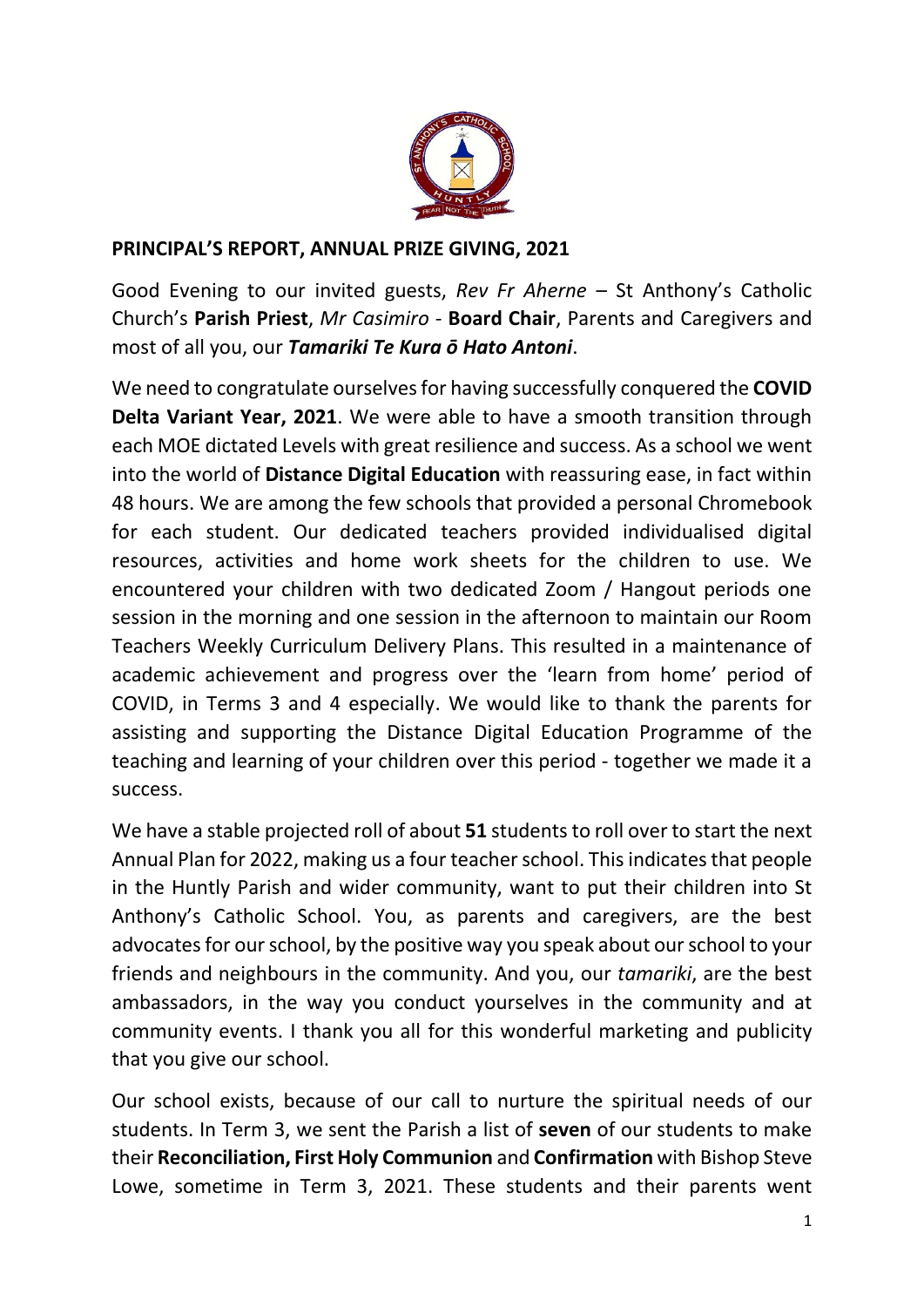through a Sacramental Preparation Programme, with parishioner, Mrs Elaine Kannan in Term 2 and 3, 2021. We thank Fr Anselm Aherne and our St Anthony's Catholic Church Community for keeping all our children in their prayers over 2021. Unfortunately, COVID L3 restrictions resulted in the cancellation of the event. May the Holy Spirit continue to guide our students and parents, to make a faith choice. We will again ask for student names in **Term 1, 2022 for Baptism at St Anthony's Catholic Church**, as COVID did not allow us to register names with the Parish this year. Our students are participants in the rituals and prayers of our faith, daily in class and at our Term Start and Finish School Masses and Term School Parish Holy Masses over the year. **End of Term Four Holy Mass** with the **School Leavers' Blessing** was at St Anthony's School this year due to COVID L2 Restrictions, at 9.30am, Friday the  $10<sup>th</sup>$  of December. This year all our Year 8 Leaver boys have secured enrolment for secondary education in the St John's Secondary Catholic School in Hamilton. We wish them all the best in their secondary education, at this prime Catholic institution.

This year we strategically targeted **English Literacy Reading, English Writing** and **Mathematics Strands**, across the school. There has been a significant shift in both achievement and progressin our Reading, Writing and Mathematics Strand levels across the school.

This year in **Digital Technology** each Year Level completed Food, Soft Material, Design and Visual Communication Technology and Digital Software Technology modules. In **Science**, all Year Levels completed **four topics**from the Living World – Biology, Material World – Chemistry, *Physical World – Physics* and Planet Earth and Beyond, completing all four strands. In **Social Sciences**, In **Health and Physical Education**. In **Fine Art**, more extensively.

The Board in consultation with representatives of our community has come up with a **Charter**, **Strategic Plan 2022 – 2024** and an **Annual Plan for 2022** to focus on the four goals:

**Goal 1**: *Special Character- To support each child in the pursuit of Holiness* **Goal 2**: *To Raise Levels of English Literacy – Reading and Writing* **Goal 3:** *To Raise Levels of Mathematics Numeracy* **–** *Strand Based* **Goal 4**: *To develop the ICT, Social Science and HPE Curriculum strands throughout the School, and train and plan for collaborative teaching to prepare for possible Innovative Learning Environments (ILE) Diocesan Plan for 2022.*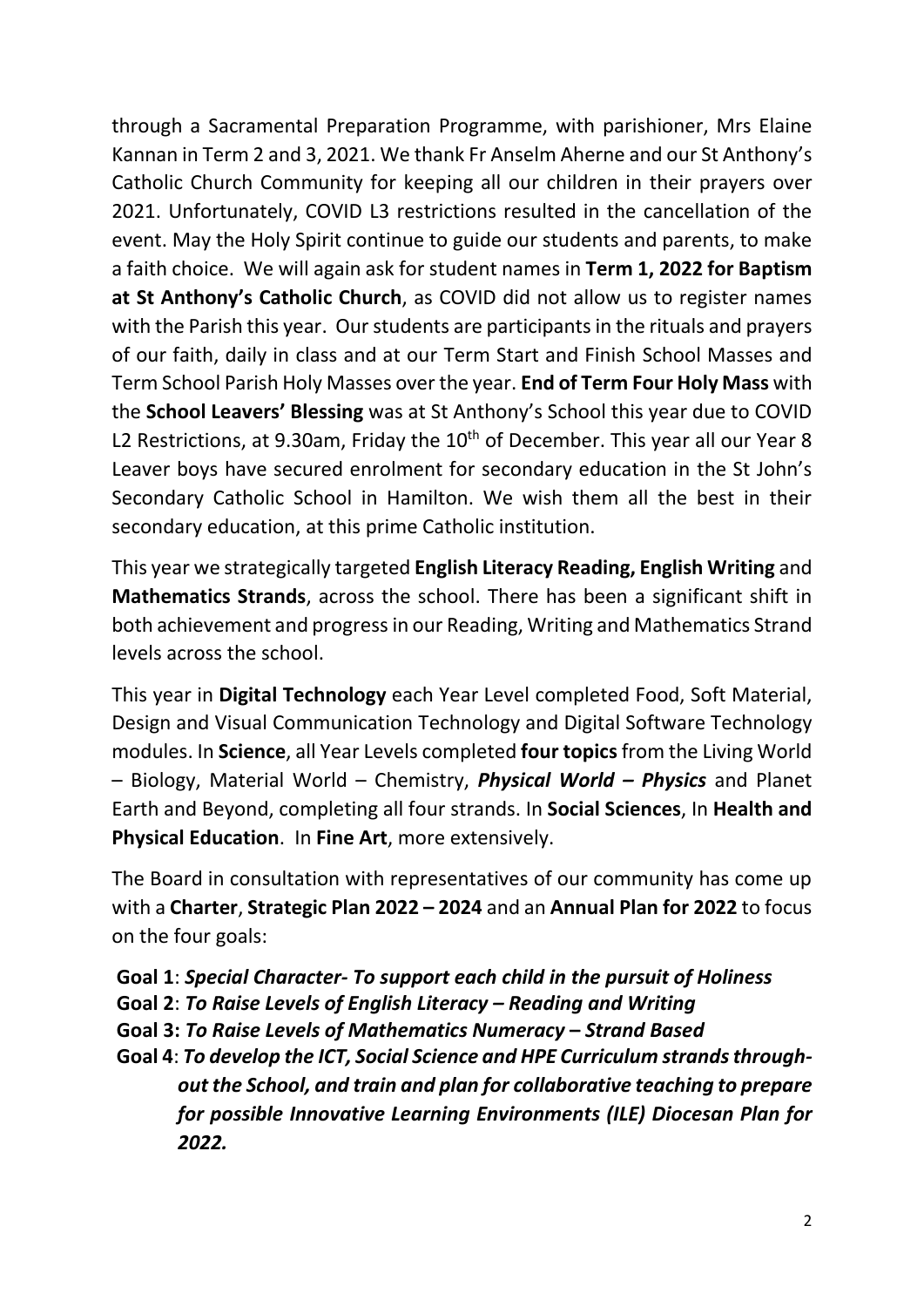Our Proprietor, *Bishop Steve Lowe*, Bishop of Hamilton and his Property Development Team, have accepted two property development plans for 2022 with the EPMP allocations for our school.

I extend my personal thank you, to **Mr Marvin Casimiro** and each member of the **Board of Trustees**, for the support and encouragement that has been given me through 2022. I have felt supported in my role, knowing you trust my ability to meet the needs of our students and community. We work together as a team with our focus on the educational outcomes of our *tamariki*.

Thank you to our **teacher aides** of 2021, *Mrs Margaret O'Hara – ICS and Library Teacher Aide, Mrs Lana Neho – ORS Funded Student* and *Mrs Barbara Baker – ESOL*. You have supported our children, with great dedication and commitment. Thank you.

Thank you to our dedicated **Relief Teachers**, *Mr Gary O'Boyle*, *Mrs Flerinda Valondo, Mrs Gillian Russell, Mr. Ethan Vincent* and *Mrs Gillian Ball*, who are always happy to come to St Anthony's and relieve our teachers on CRT, Sick Leave and Professional Development leave.

At this time, it is appropriate for me to thank the *Whanau – Aiga- Pamilya* **Parent's Group**, for their support of our Maori, Pacific and Filipino voice and student needs at our Term Meetings over 2021. Parents and Caregivers, please continue to attend these vital **Parent Group Meetings** held once a term through 2022, as it guides us, as to what you want for the educational enhancement of your children. Our **teachers** attend these meetings and explain to the parents what they are doing in support of their children. It is our shared vision for our children that helps to do the best we can to educate them at St Anthony's.

Thank you to our many *volunteer parents* and *parishioners* who give of their time to help our children with running the *Breakfast Club*, and those who help in any capacity to assist in school. You add value to our children's lives and show them another dimension of *love in action*, *Caritas*.

I acknowledge and thank the following **Pastoral Staff**, who look after our tamariki, *Miss Prosperine Kadiya* -SWIS Worker, *Mrs Barbara Phillips-Walters* – DHB Nurse, *Ms Christina Finch* – Specialist ORS Teacher (Terms 1 and 2), *Mrs Hendra Janse van Vuuren* – Specialist ORS Teacher (Terms 3 and 4), *Susan Harris* – RT Lit and *Ms Sherie Higgins* - RTLB, and finally *Mrs Phillippa Crequer*, Counsellor- Pukehau Therapy, Hamilton. You all form our *St Anthony's Pastoral*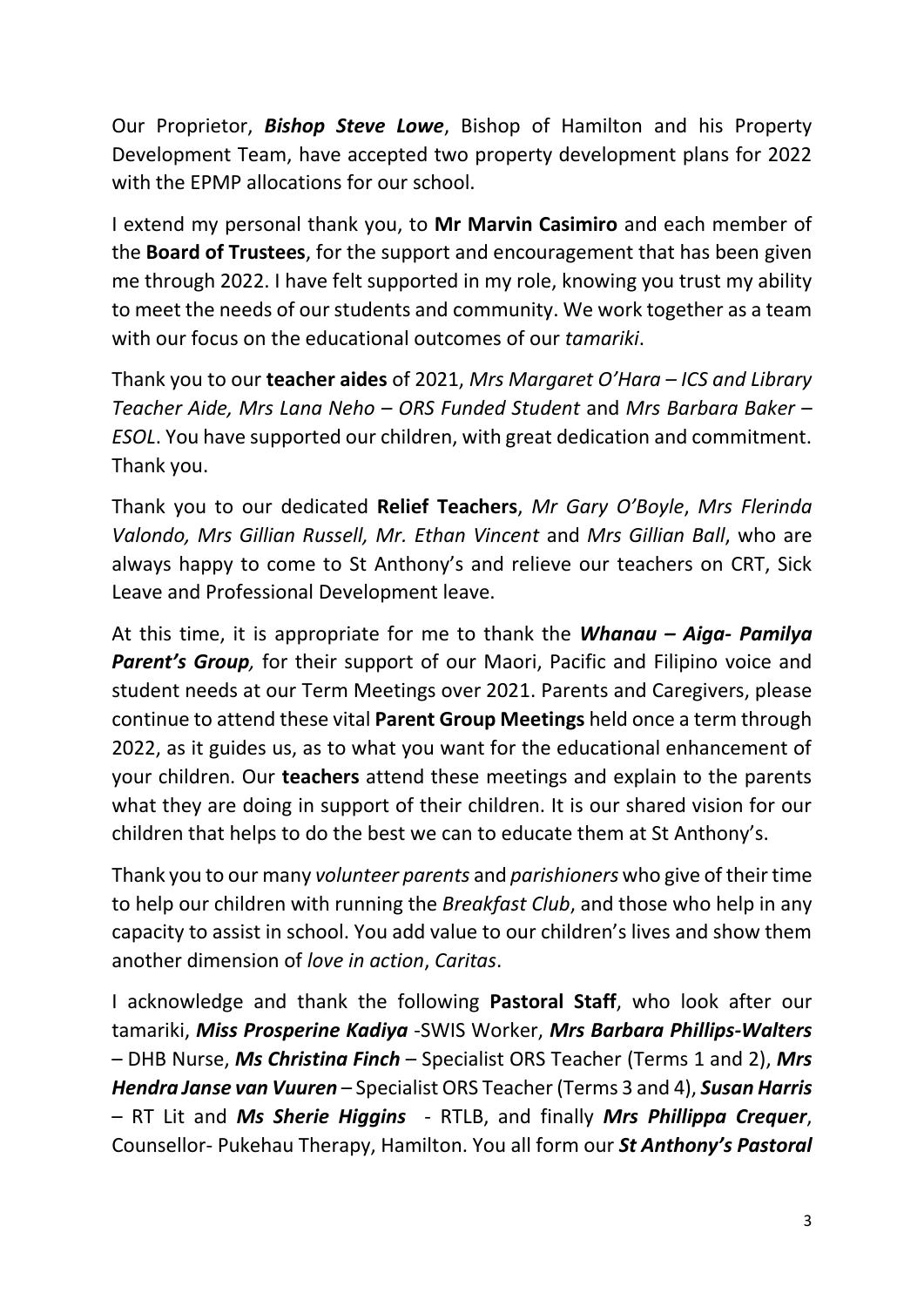*Care Team*, as outside agencies, who so willingly support our students to deal with their lives and enable them to progress academically.

Thank you to *Mrs Julie Grut*, our diligent **School Office Secretary**, for running a smooth and efficient School Office. We are grateful for the expertise and tradition you gift us with.

We have had four exceptional **Prefects** and **House Leaders** to run our **School and the House System through 2021**. A sincere thank you goes to our **Head Prefect, Liturgy Prefect** and **Gaines Barbier House Leader**- *Euan Casimiro*; **Deputy Head Prefect**, **Liturgy Prefect** and **Barbier House Leader** -*Jimrex Bautista*; *Pompallier House Leader – Dominic Steiner* and **Poynton** *House Leader – Shelby -Ann McQuaide*. You have been excellent role models of *servant leadership* and *humble service* to the entire school. These students have worked diligently throughout this year, and have created a student voice and cheerful team spirit in our school and parish community.

I take this opportunity to acknowledge our *tamariki*. They have punched well above their weight, at Inter-School level, Inter Catholic Schools and Regional level, in EPRO 8 Technology and Athletics. Unfortunately, COVID put paid to the Inter Schools – Swimming and Cross-country Competitions this year. We acknowledge these milestones at our School Assemblies. Our aim is to produce confident young people, blessed with the Fruits of the Holy Spirit, willing to participate and give things a go. This is the Catholic educational philosophy of '*Faith in Action*'.

Finally, I must mention and acknowledge the fantastic work by our dedicated and vocational, Teaching Staff Team. *Mr Alan James*, *Senior Teacher*, *Senior Administrator* and *Room 4 Teacher*; *Mrs Cheryl Casimiro*, *DRS* and *Room 3 Teacher* and *Mrs Aimee Lucido*, *Room 1 Teacher*; thank you for your constant support and excellent care of our children in their *Spiritual* development, *Pastoral Care*, *Academic Achievement and Progress*, and *Co-curricular activities*. Each one of you have enabled each of your students, to meet all the milestones and targets that we set out in the **ERO-School Partnership Evaluation Plan, 2022**. We are where we are because of the focus, hard work and consistency that each one of you has helped maintain over this year in your teaching. It is my pleasure to lead such a proficient team of vocation-oriented professionals.

Our year has been an exciting capacity building and developmental time. A special thank you to *Mr Paora Stucki – ERO -School Partner, Mr Kapeli Martinez*